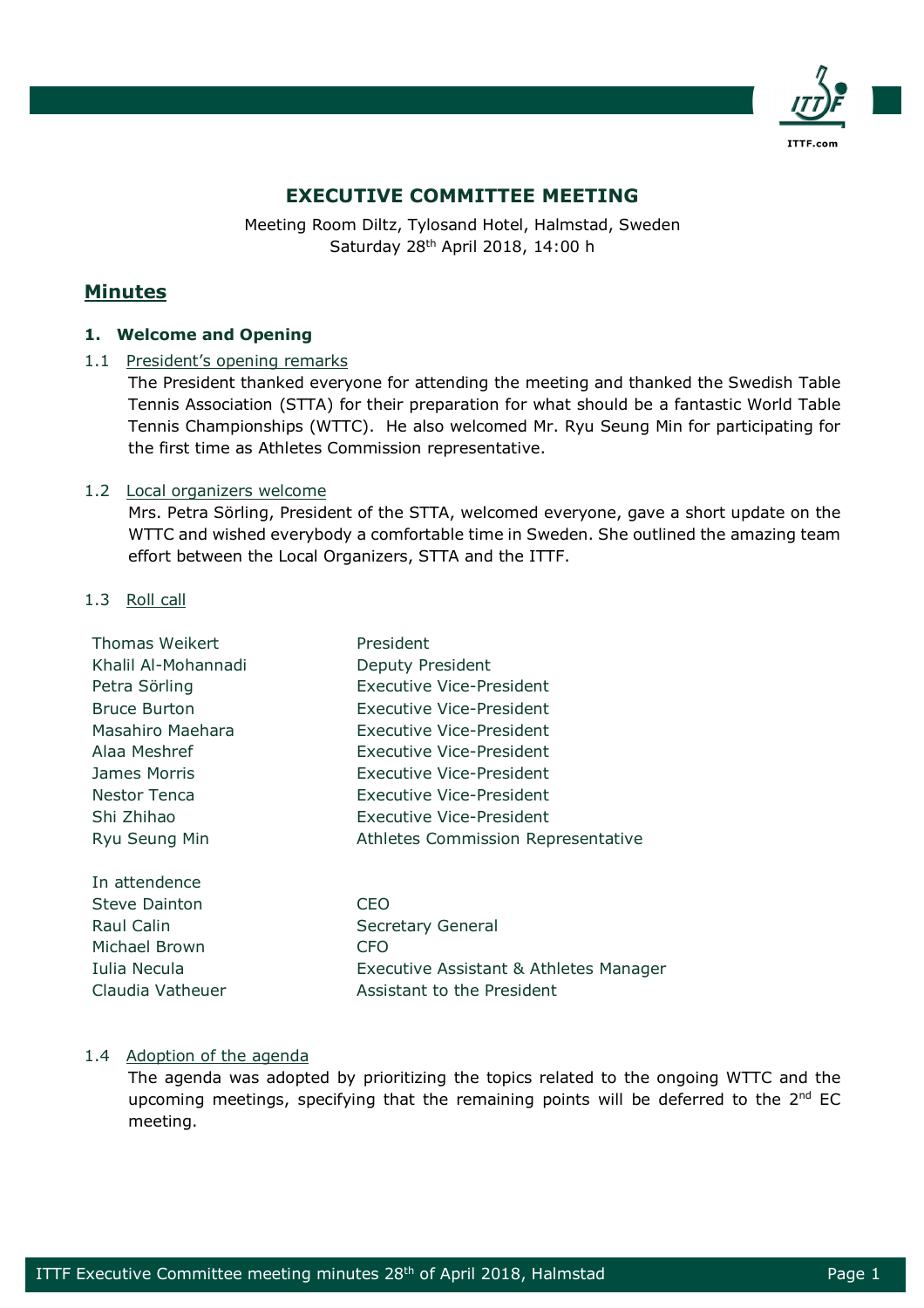

# **2. Minutes of the previous Executive Committee meeting**

2.1 Adoption of the Minutes of the previous meeting The minutes of the previous meeting were approved and signed by the President.

### 2.2 Business arising from the Minutes

No business arising from the previous Minutes.

# **3. Operation program**

#### 3.1 WTTC 2018 Halmstad General Event update

The CEO informed the EC that the general feeling coming from the staff as well as the players and coaches is very positive. He also wanted to highlight the amazing venues and playing conditions.

Mrs. Petra Sörling informed the EC about the activities and promotion of the WTTC around the city of Halmstad and introduced the official song of the event "Name you beautiful" by Per Gessle.

# 3.2 Preparations for AGM

3.2.1 Propositions and resolution There were no updates from the previous meeting.

# 3.2.2 Date of implementation of the adoption of a new Constitution

In case of the approval at the AGM, the new Constitution would become effective immediately after the Annual General meeting on  $1<sup>st</sup>$  of May 2018.

#### 3.2.3 2020 WTTC Bid Update

The CEO updated the EC on the situation of the bids and informed that since the last EC meeting, Russia had officially withhdrawn and that the USA TT has sent a letter indicating that they would officialy withraw at the AGM, meaning Busan, Korea would be the only candidate for 2020.

Mr. Ryu Seung Min was excited that Korea would most likely host for the  $1<sup>st</sup>$  time a WTTC and it will be a great opportunity for the development of table tennis in the country and he thanked everyone for that.

#### 3.2.4 Award Presentations

It was agreed that Mr. Raul Calin will be the responsible staff to coordinate with the EC members the Award presentations both during the AGM and the medal ceremonies at the WTTC.

Mr. Steve Dainton thanked the local organizers for helping with the preparation and presentation for the meetings which he expected would be the presented in an extremely professional manner.

#### 3.2.5 Application for Personal Honorary Membership

The EC received an application from the French Table Tennis Association to consider Dr. Jean-François Kahn as candidate to become ITTF Personal Honorary member. The EC agreed to submit a favorable recommendation to the BoD.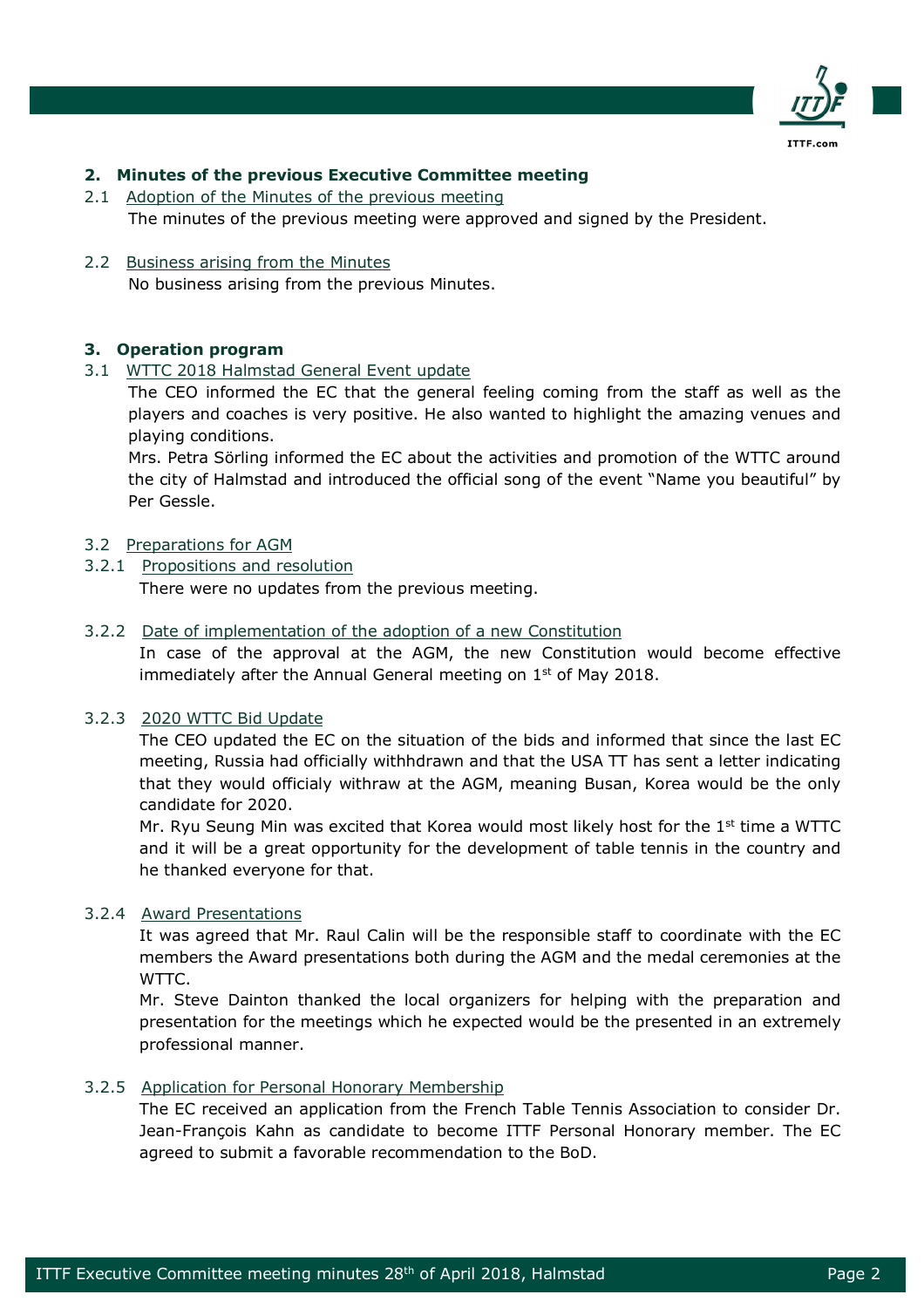

The Secretary General requested to the EC to assing an EC member to work with the Nomination Committee on the eligibility criteria for the Merit Award, as there were many questions about the current system.

# **01-EC-20180428**

The EC decided that the French Table Tennis Federation application for Dr. Jean-François Kahn to become ITTF Personal Honorary member should be presented to the BoD with the EC favorable recommendation.

# 3.2.6 Financial Report

Mrs. Petra Sörling was proud to present the financial statements emphasizing that for the first time, the ITTF had a detailed report including the quarterly reports of 2018 and budgets of 2018, 2019 and 2020 released prior to the AGM, which gives a chance for comments and discussions.

She also thanked Mr. Michael Brown, the CFO, for the huge amount of work. Mr. Brown then updated and clarified different aspects of the Finacial report to the EC members. He explained that the final balance was negative mainly due to the decision to absorb the entire amount paid for buying the commercial rights back in 2017 rather than amortizing the total amount over 4 years.

Mr. Brown also mentioned that there were some differences due to the revised treatment of the ITTF Museum contract.

Mr. Thomas Weikert proposed to Mr. Shi Zhihao to relook at the contract regarding the ITTF Museum.

The CFO, Mr Michael Brown also stated that from now onwards and thanks to the professional staff, more frequent updates are to be presented to the EC members, aiming for quarterly financial statements in line with the EC meetings.

#### 3.2.7 Appointment of the Chair for the AGM

The EC decided to nominate Mr. Thomas Weikert to be elected as Chair of the 2018 AGM.

#### **02-EC-20180428**

The EC decided to nominate Mr. Thomas Weikert to be elected as Chair of the AGM.

#### 3.2.8 Strategic Plan

Mr. James Morris distributed to the EC the final version of the Strategic Plan, to be presented during the AGM, and seek it's endorsement. He was proud of the work done and thanked everyone involved in the project, especially Mr. Steve Dainton, Mr. Michael Brown and Deloitte representatives.

He also mentioned that the development of an Operational Plan will be an important factor to implement the Strategic Plan.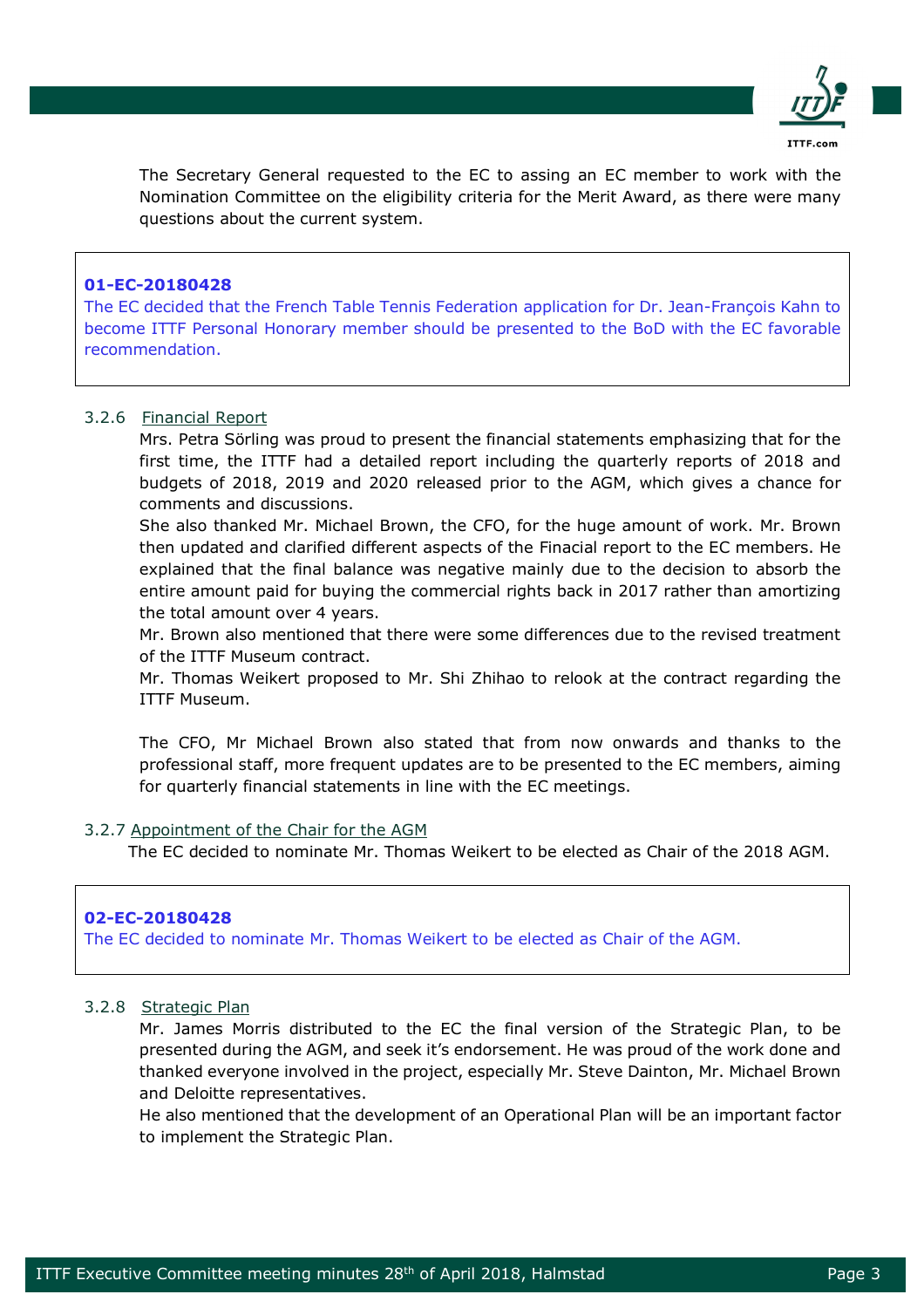

The CEO expressed his satisfaction of having the first ever ITTF Strategic Plan during the first year of this mandate, especially giving the opportunity to all stakeholders to participate and to be involved.

The Secretary General stated that the adoption of a Strategic Plan would align the ITTF with the good governance principles recommended by the IOC, and stated that so far the ITTF was one of the last, if not the only one International Summer Sport Federation not having one. He then congratulated the EC members, especially Mr. James Morris, on leading the project and the great achievement.

# 3.3 Preparation for the BOD

# 3.3.1 Propositions and Resolutions update

The EC agreed that a correction of point 4.7.3.4 regarding eligibility would be necessary and a proposal was formulated to be presented to the BoD.

# 3.3.2 World Junior Table Tennis Championships (WJTTC) update

The Secretary General informed the EC that after Argentina withdrew their bid due to lack of financial guarantees from the regional government, Portugal remained the sole candidate for the 2020 WJTTC to be presented to the BoD.

# 3.3.3 OPC Meeting Update

Mr. Raul Calin informed the EC that the IOC Summer Sport Department had concluded the revision of the section of the Tokyo 2020 Olympic Games Qualification system related to the reallocation of unused quota places.

Also the IPC had reviewed the Tokyo 2020 Paralympic Games Qualification system.

The two documents were circulated to the members of the OPC giving them enough time to share with their tehnical committees. The final versions of the Olympic and Paralympic Qualification system would be discussed and eventually adopted at the OPC meeting to be held on 2<sup>nd</sup> of May.

# **4. ITTF Foundation Update**

#### 4.1 Zaatari Project

The ITTF President reported about the soft launch of the ITTF Foundation with an event held in the Zaatari refugee camp. He also thanked Ryu Seung Min for his participation and involvement. He stated that although the EC decided to propose the creation of the ITTF Foundation, in order to finalise the constitution, the approval of the AGM will legitimize the establishment.

He also informed the EC that under the German law, the ITTF Foundation needs the ITTF to be officially registered in the Chamber of Comerce in Switzerland. It was aknowledge that this hasn't been done in the past although that was the auditor's recommendation for many years.

The President recommended that in the future it needs be better to be consider the dependency of the ITTF Foundation on the ITTF.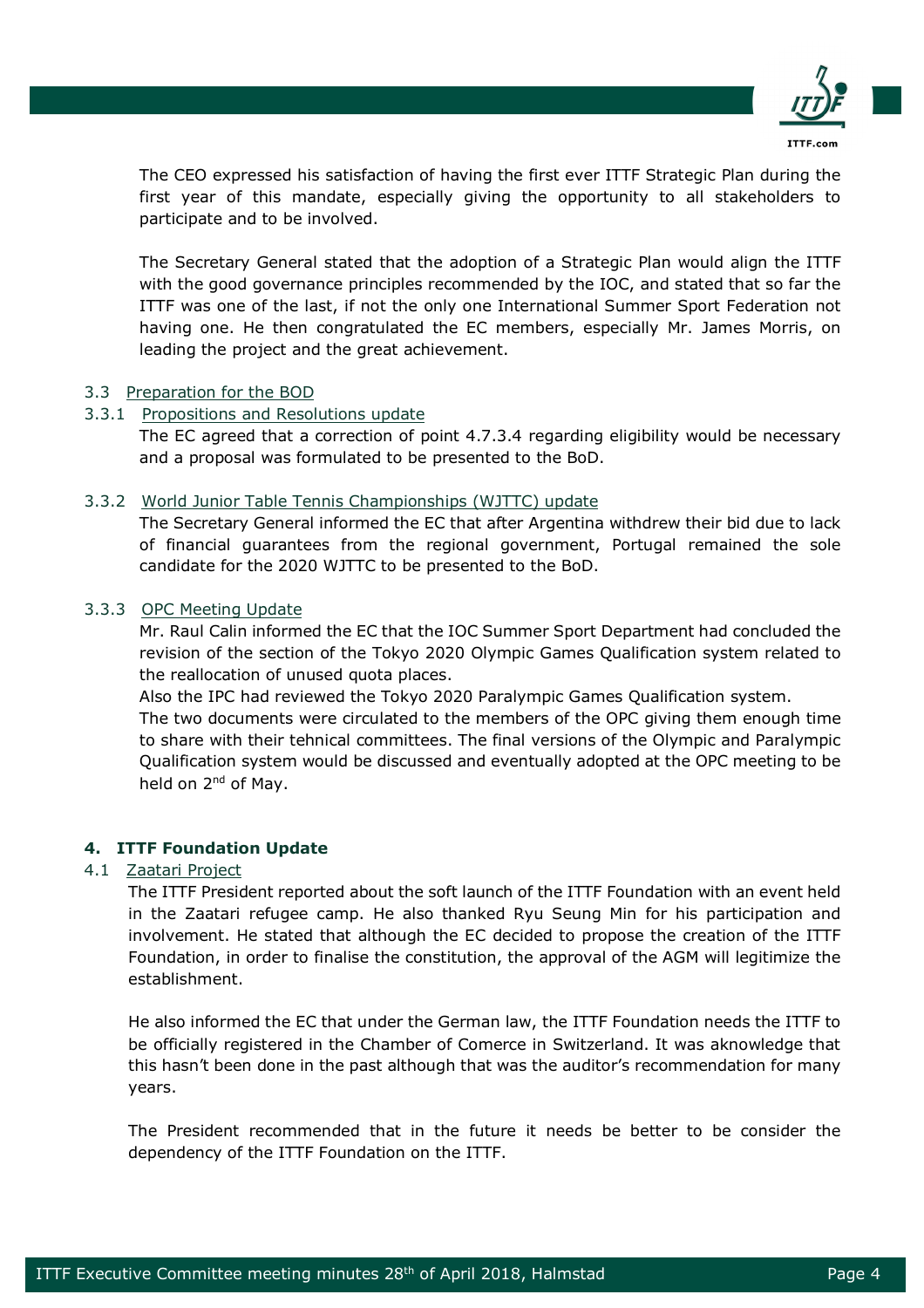

#### 4.2 ITTF Foundation Reception

It was announced that an ITTF Foundation reception will be held on  $2^{nd}$  of May at 8 pm at the Tylosand Hotel.

#### **5. Athletes Commision Elections update**

#### 5.1 Nomination Information

The Secretary General provided an update on the preparations for the Athletse Commission elections, which will be held on the  $29<sup>th</sup>$  -  $30<sup>th</sup>$  of April and  $2<sup>nd</sup>$  of May.

#### 5.2 Procedure update

The CEO, provided an update on the election and appointment process as per the Athletes Commission' Terms of Reference.

Mr. Dainton also recommended to reconsider the election/appointment process in the future to give more responsibility to the athletes themselves. It was proposed that Mr. Ryu Seung Min should have discussions with the athletes and make a proposition for a new Athletes Commission composition process.

# **6. Nominations Committee Appointments**

Deferred to the  $2^{nd}$  EC meeting to be held on  $6^{th}$  of May.

#### **7. ITTF Africa Update**

Dr. Alaa Meshref provided an update on the items of the agreement made during the meeting held on 15<sup>th</sup> December 2017 in Astana, with Mr. Khaled El-Salhy and Mrs. Hajera Kajee, with the attendance of Mr. Thomas Weikert, Mrs. Petra Sörling and Mr. Steve Dainton. The ITTF was now waiting for the adoption of the new ATTF Constitution.

#### **8. Proposal for 100 Years of ITTF**

The Deputy President proposed to the EC to form a working group in order to plan and organize a celebration of the 100 years of the ITTF. The Deputy President had the idea that it would be historically symbolic to have the celebration held in 2026 in England, which is widely recognized as the birth place of table tennis.

# **03-EC-20180428**

The EC agreed to form a working group in order to plan and organize a celebration of the 100 years of the ITTF.

#### **9. Any other business**

#### 9.1 WR points for Continental Events

Mr. Masahiro Maehara asked the EC to reconsider the WR point allocation for the continental results given the discrepancy between the level of the continental events. The CEO informed